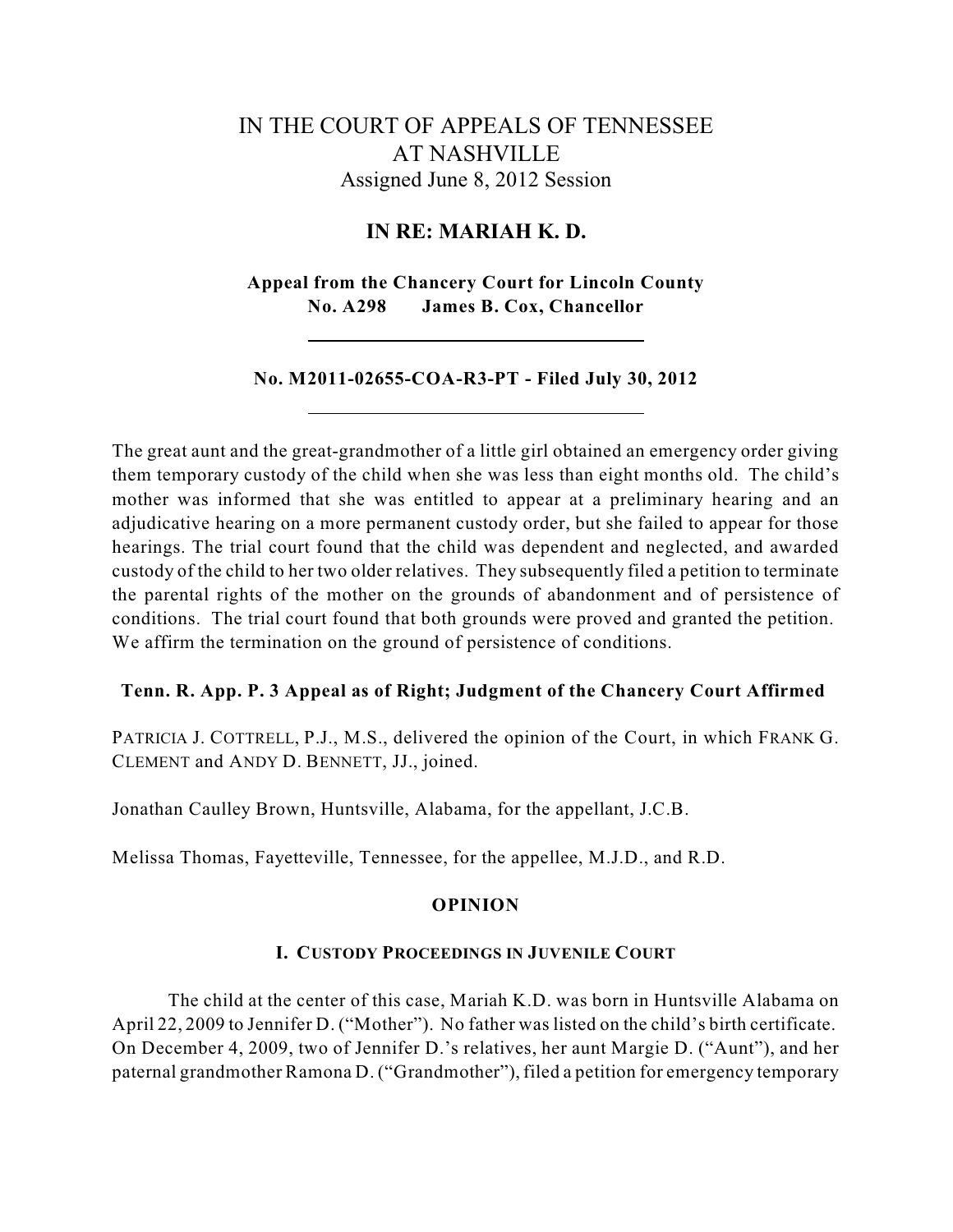custody in the Juvenile Court of Lincoln County, Tennessee.<sup>1</sup> They stated that when Mariah K.D. was five months old, Mother executed an agreement to give them custody of the child for a full year, but that a few weeks later, Mother came by and picked the child up because she did not want to abide by the agreement.

Aunt and Grandmother stated that, nonetheless, they still take care of the child a majority of the time and that they take her to all her doctor appointments. They further claimed that Mother did not properly care for the child, thatshe was incapable of maintaining a stable home, and that she used illegal drugs or unauthorized prescription drugs to excess. They accordingly asked the court to adjudicate the child as dependent and neglected and to grant them custody of the child.

The trial court granted the requested temporary order of custody, and scheduled a preliminary hearing on a permanent order for December 9, 2009. Because Mother had not yet been served by that date, the juvenile court continued the hearing until January 13, 2010, with the proviso that if Mother was served prior to that date, she could request a preliminary hearing within 72 hours of service. The court also appointed a guardian ad litem for the child.

Mother was served, and she asked to be heard on December 23, 2009. Mother did not appear for the hearing she asked for, however, and the court concluded that she had waived preliminary hearing. But the court did make another attempt to hold a preliminary hearing on January 13, 2010. Mother appeared, and represented to the court that she would retain counsel and return to court the following week. She also gave the name and address of the alleged biological father of the child, Troy S. He was served, but neither he nor Mother appeared on the newly scheduled hearing date.

An adjudicatory hearing was scheduled for March 17, 2010. Mother was served once again, but she did not appear for that hearing. The court found that the child was dependent and neglected and that Mother had not demonstrated that she was competent to parent the child. The court subsequently entered an order awarding Aunt and Grandmother legal custody of the child, with full authority to provide "any necessary medical, surgical, hospital, psychological or educational needs of the child."

 $<sup>1</sup>$ Mother has tried to make an issue of the fact that Aunt and Grandmother are much older than the</sup> typical parents of a toddler and suggests that they may be incapable of fulfilling that role. It istrue that Aunt is actually Mariah's great-aunt and Grandmother is the child's great-grandmother, but the question of their capability was addressed through their own testimony and that of a number of witnesses who have known them for a long time, and who see them (and the child) at church on a regular basis.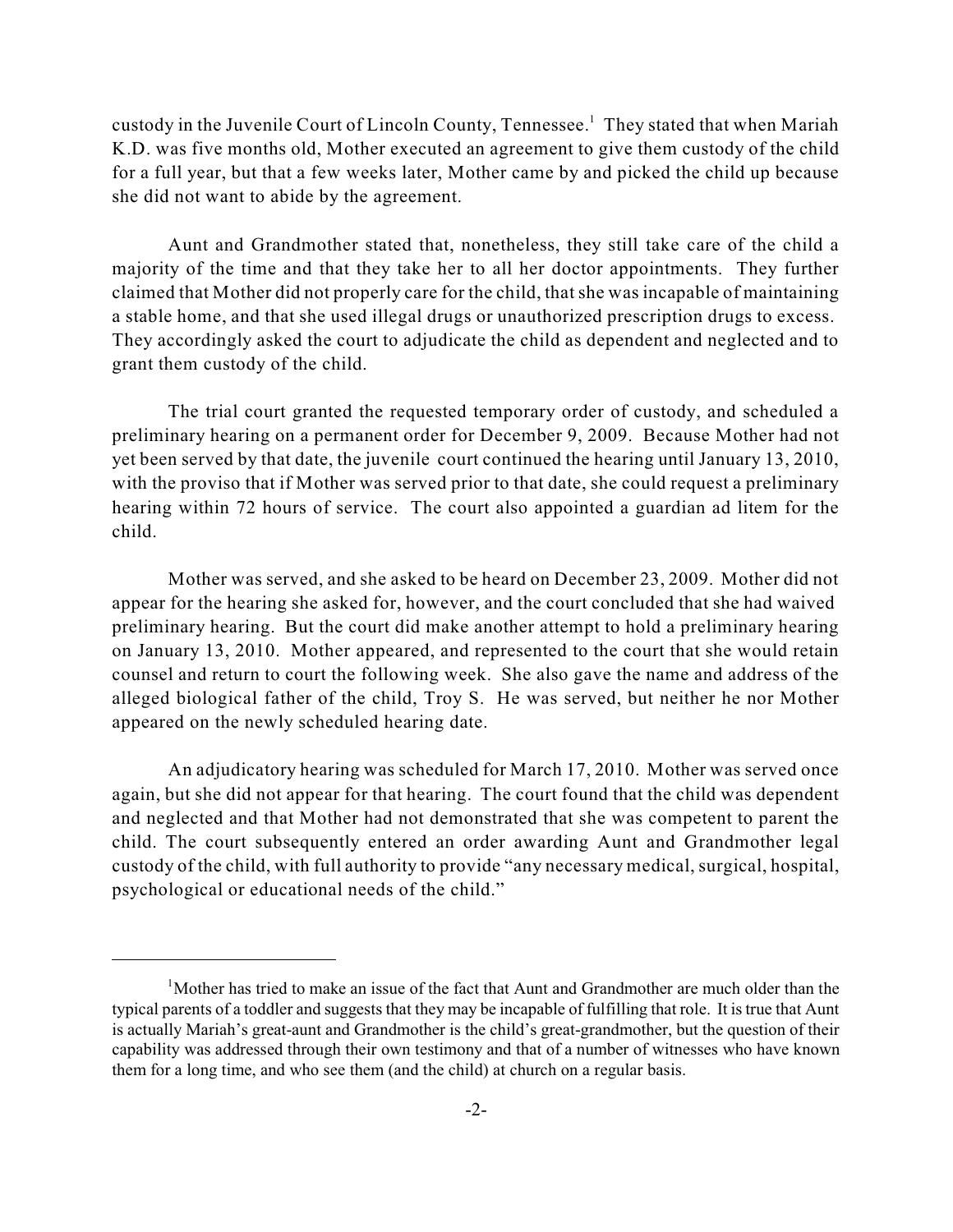#### **II. TERMINATION PROCEEDINGS IN CHANCERY COURT**

On August 10, 2010, Aunt and Grandmother (hereinafter "Petitioners") filed a Petition in the Chancery Court of Lincoln County for Termination of the parental rights of Mother, Troy S., and "Unknown Father of Mariah K.D.," and for adoption of the child.<sup>2</sup> Two statutory grounds for termination were set out in the petition: Mother's abandonment by willfully failing to visit, support or make reasonable payments towards the child's support in the four months immediately preceding the filing of the petition; and the persistence of the conditions that led to the child's removal and which would prevent her safe return to Mother's care. Tenn. Code Ann. § 36-1-102(1)(A)(i) and Tenn. Code Ann. § 36-1-113(g)(3). Similar grounds were asserted against Troy S.

Mother filed an affidavit of indigency, and counsel was appointed to represent her in the termination proceedings. *See* 13(c) Rules of the Supreme Court ( requiring appointment of counsel for indigent defendants who have a statutory or constitutional right to representation); *Lassiter v. Dept. of Social Services,* 452 U.S. 18 (1981); *State v. David H.*, 247 S.W.3d 651, 655 (Tenn. Ct. App. 2006). The attorney filed an answer, which among other things, alleged that Petitioners "have tried to prevent the Mother's visitation and communication with her child and to damage the bond between Mother and child."

The court conducted a hearing on October 12, 2010, after which it filed a detailed order terminating the parental rights of Troy S., and Unknown Father of Mariah K.D., on the grounds of abandonment under Tenn. Code Ann.  $\S$  36-1-102(1)(A)(i) and (iii).<sup>3</sup> The child was placed in the partial guardianship of Aunt, who was found to be a fit person to care for the child. The court also declared that "she shall have the right to adopt the child, pending the termination of the mother's parental rights."

Mother filed a motion for visitation on November 19, 2010, alleging that she had tried numerous times to visit the child, both before and after the filing of the petition to terminate her parental rights, but that Aunt and Grandmother repeatedly denied her visitation. The trial court denied Mother's motion and scheduled the hearing on the termination of her rights for March 3, 2011. However, on March 2, 2011, Janie F., Mother's mother, filed a petition to intervene in the custody action, alleging that it was not in the best interest of the child to

<sup>&</sup>lt;sup>2</sup>The petition stated that Aunt would be the one to adopt the child, and that Grandmother joined the petition for the purpose of providing her consent to the adoption.

 $3$ A DNA test was subsequently performed, which excluded any possibility that Troy S. was the father of Mariah K.D. However, Troy S. was acknowledged to be the father of Mother's older daughter. The older daughter was in Mother's legal custody, but was in the physical custody of the mother of Troy S.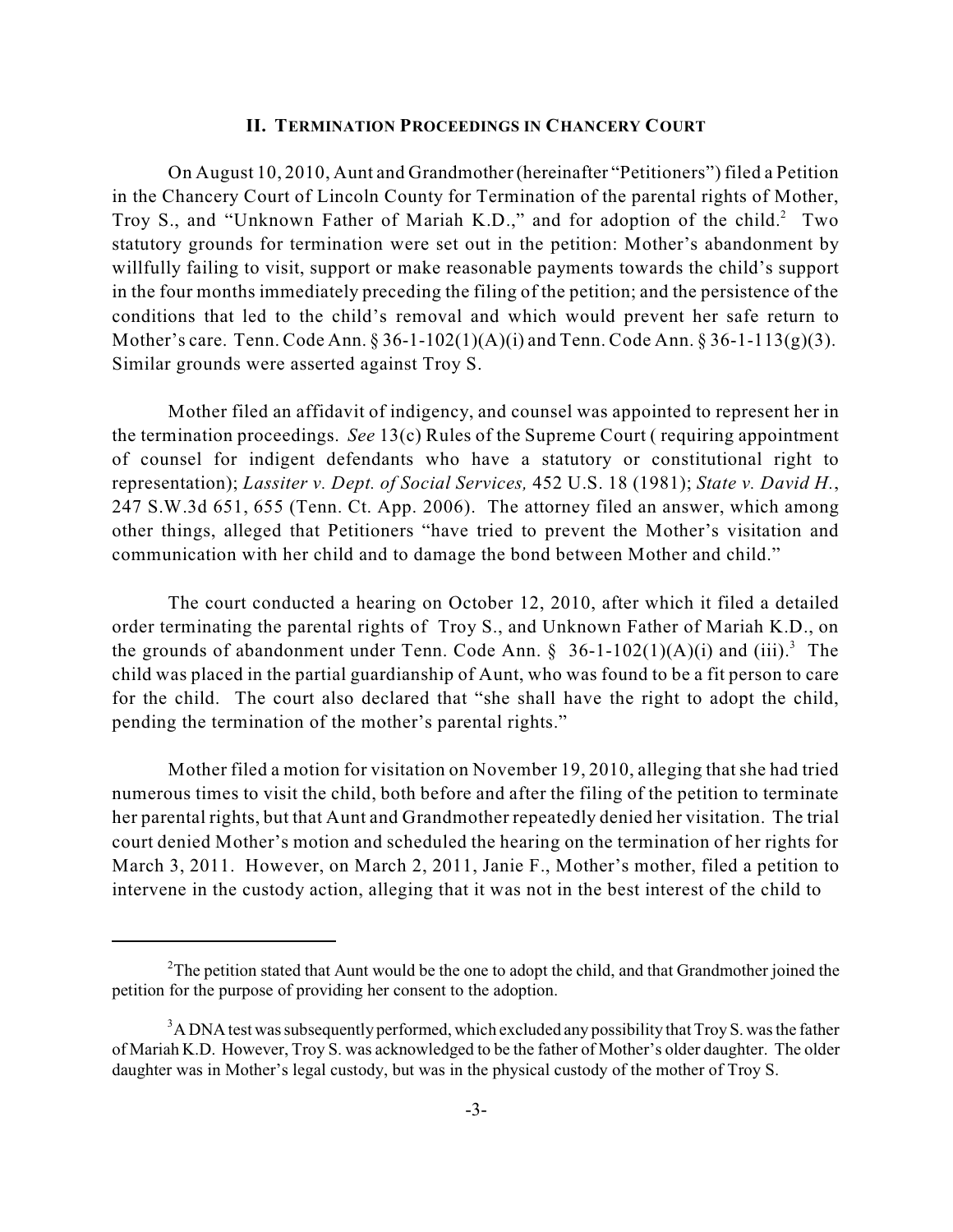remain in the legal custody of Aunt and Grandmother. After a hearing, the trial court denied Janie F.'s petition on the ground of lack of standing.

### **III. THE FINAL TERMINATION HEARING**

The final hearing on the termination petition was conducted on August 30, 2011. Trial testimony was largely a family affair. Mother, Aunt and Grandmother all testified, as did Mother's father, his current wife, and his former wife (Mother's mother, Janie F.). Other testifying witnesses included friends and acquaintances of Petitioners, and a social worker who testified as an expert on bonding and family reunification.

Aunt testified that she and Grandmother filed their original petition for custody because they learned after a visit to the doctor that the child had multiple medical problems, and that they could not give a valid consent for treatment without an order signed by a judge. Among the child's conditions were hydrocephalus, for which a shunt had to be surgically implanted, severe asthma, and a congenital heart condition which will eventually have to be addressed.

Aunt and Grandmother testified that they live together with Mariah in a home that Grandmother owns free and clear. Aunt is 58 years old. She works as a custodian at a junior high school, and earns \$1,000 a month. She also has savings from the sale of a cabin that she previously owned. Grandmother is 81. She receives a monthly check from her late husband's social security. When Aunt is at work, Grandmother babysits for Mariah.

Both women were questioned about their health and testified that they are in good condition and that they had no major physical problems. Three of their long-time friends from church testified that they had observed Aunt and Grandmother with Mariah and that they believed the two were fully capable of raising a child. One of the witnesses was asked specifically about Grandmother's physical capacity:

Q. And even though she's 81 she can still pick the baby up?

A. She probably can pick me up.

Aunt also testified that Mother's father, Mark D. (who was also Aunt's younger brother and Mariah's grandfather) had agreed to take care of the child if something happened to them and that they had so provided in their wills. When Mark D. took the stand, he confirmed that he was "ready, willing and able" to assume that role for his granddaughter.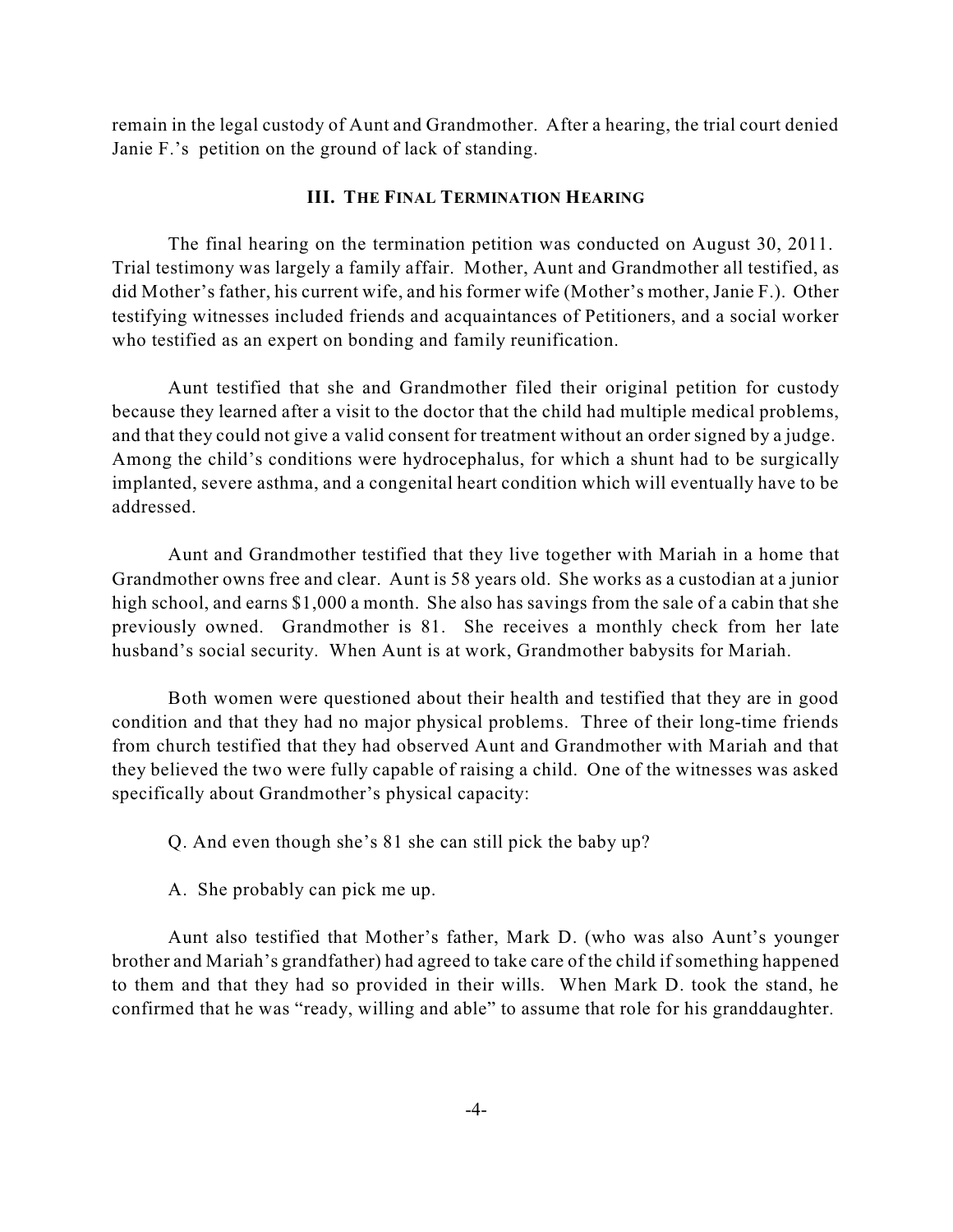The proof showed that Mother's mother and father divorced when she was eight or nine and that Mother subsequently became estranged from her father. He testified that Mother's teenage years were troubled, that she stole her mother's credit cards, was sent to a detention home, and that she behaved in a way that made him think she was using drugs. He also testified that he believed she was a compulsive liar. She gave birth to her first child when she was sixteen, and she dropped out of school in the eleventh grade.

After dropping out of school, Mother mostly lived with friends or relatives, often moving from one to another. She was unable to hold down any job for very long, and she experienced long periods of unemployment between jobs. At the time of trial, she was sharing a trailer with her brother that had been paid for by her father. She testified that although she was unemployed, she had worked as a housekeeper at a LaQuinta Inn for three months in the summer prior to trial and that she also worked at McAlister's Deli for a time, but lost that job when she failed to show up because her brother's car was repossessed and she did not have a way to get to work. Aside from the lack of reliable transportation, Mother was arrested a number of times, the last time on June 27, 2011, creating an additional obstacle to employment.

Aunt and Grandmother testified to efforts they made to help Mother overcome her difficulties. Aunt testified that Mariah was five months old when Mother asked her and Grandmother to take care of the child so Mother could get her life straightened out. The next time Mother came to see them, she told them that her electricity would be cut off if she didn't pay the bill. Aunt gave Mother a check for seventy-five dollars, with the name of the payee left blank. When the check came back from the bank, Aunt saw that it was made payable to a man whose name she was not familiar with, rather than to the utility company. A copy of the check was entered into the record. When she took the stand, Mother gave a confused and rambling account of a series of a transactions that led her to give the check to that individual.

Aunt and Grandmother also bought Mother a new car, a Kia, out of their meager savings, because they thought it would enable her to find a job beyond her immediate neighborhood. Unfortunately, the car did not last long. Mother testified that it was stolen by "a guy I was seeing."<sup>4</sup> The car was then wrecked, and State Farm insurance paid over five thousand dollars for the damages. Mother testified that she did not get the proceeds because there was a title pawn on it and "he stole half the money."

Aunt and Grandmother moved out of their "patio home" to a larger home in November of 2010 so there would be more room for Mariah. They acknowledged that they

<sup>&</sup>lt;sup>4</sup>At another point in her testimony, Mother denied that the car had been stolen.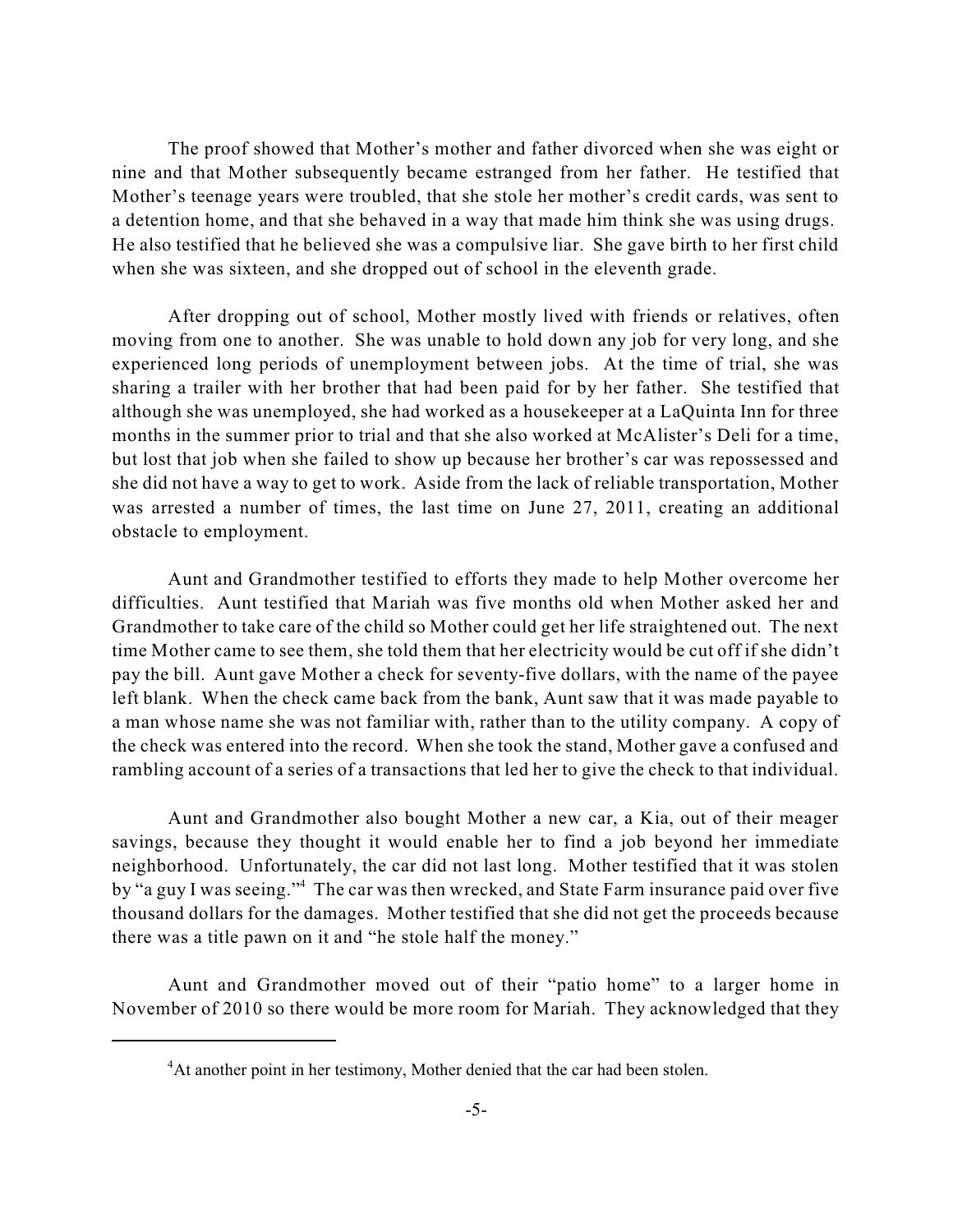did not inform Mother of their new address. They had also changed their phone number in June of 2010. Aunt testified that they did not tell Mother the new number because she had been making what they called "harassing telephone calls."

Mother testified that she tried to call numerous times in the four months before the termination petition was filed. Aunt acknowledged that before they changed the phone number, Mother called a lot to check up on the child. Aunt complained, however, that Mother would often call to say she was coming over to see the child and then would not show up and that she wanted to end those unproductive communications because "I don't feel like we should rearrange our life to suit Jennifer's." For her part, Mother testified that when she called and asked to see the child, Aunt often told her that they already had other plans.

Aunt also testified that she didn't feel it was necessary for Mother to see the child. She stated that during her infrequent visits, Mother often spent the time waiting for a phone call or sending text messages, and that when Mother held the child, she didn't pay much attention to her. For her part, Mother entered a set of photos into the record of her visit in April of 2010 for Mariah's first birthday party. The pictures show her playing with Mariah and with her older daughter and the two children apparently playing happily together. Another photo entered into the record depicts Mother holding Mariah during her final visit, in August of 2010.

Mother was asked about her failure to appear at the earlier custody proceedings in this case. She initially testified that she didn't remember anything about that. But at a later point in her testimony, she stated that she missed a scheduled hearing because she had been beaten up and did not want to appear in court with a black eye. Mother was also asked how many times she had gone to jail "since this action was pending." She answered that she had been jailed four times, but stated that "three of them is on the same harassing communication." She denied that she was using drugs and testified that she was paying for drug screenings every month as a condition of probation. She acknowledged that her brother had drug issues, but she quickly added, "but he's going to rehab." She also testified that she had signed up for GED classes a month before the hearing and had gone to one class so far.

Petitioners called Sandra Spies, a licensed social worker, as an expert witness. Ms. Spies testified that she had been a case manager for DCS for three and a half years, and that she currently operates an outpatient program for substance abuse and family recovery. Ms. Spies interviewed Aunt and Grandmother and observed their interactions with Mariah. In both her testimony and a report she prepared that was entered into the record, she stated that Aunt and Grandmother interacted appropriately with the child and that the child appeared to be comfortable and confident in their presence.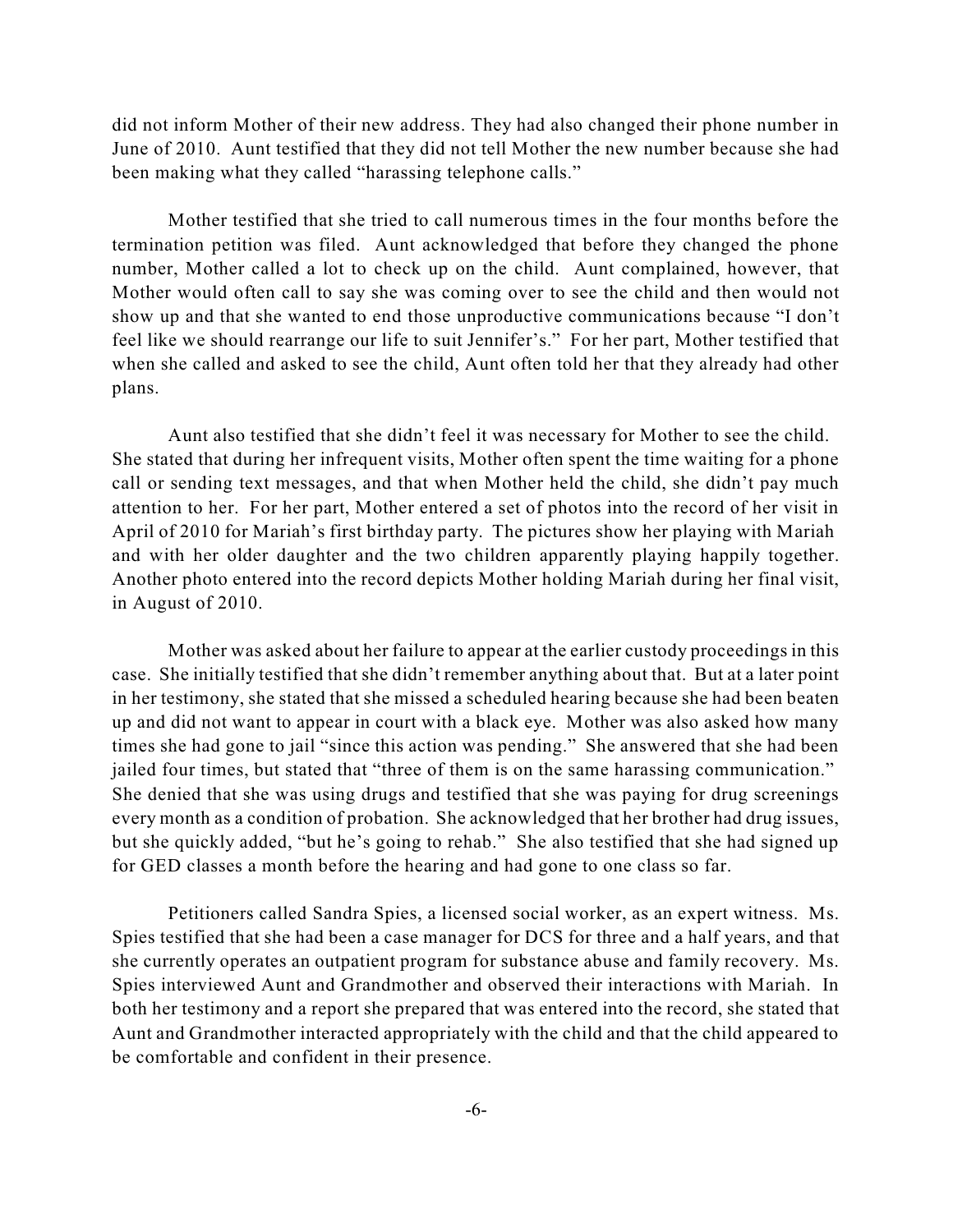Ms. Spies also testified that children with hydrocephalus experience developmental, intellectual and emotional delays and that they find it difficult to form strong attachments with caregivers and with other children. She explained that she was speaking partially from personal experience because her 36 year old son suffers from hydrocephalus. Her opinion was that stability and continuity are vital for such children and that Mariah's best interest would be served by staying with Aunt and Grandmother. In response to questioning, she acknowledged that she had never met Mother and knew nothing about her.

When Mother's mother took the stand, she testified that she did not believe that Aunt and Grandmother were physically capable of taking care of Mariah. She further testified that Mother was trying to get her G.E.D., that she had been diligently searching for a job, and that she was no longer spending time with the friends who had led her astray. She asserted that Mother loved Mariah and was a good mother to her older daughter, whom she saw frequently and took to dental and medical appointments. Under questioning, Mother's mother admitted to an incident that occurred the previous month when she was arrested for threatening Mother by waving a loaded handgun around. She explained that she was drunk and on prescription medication and that she was mad at her daughter "because she didn't listen to me, as usual."

At the conclusion of testimony and closing arguments, the court issued a ruling from the bench, which was documented in a final order, entered on November 1, 2011. The trial court found that two separate grounds for termination had been proved, both by clear and convincing evidence: abandonment, as defined in Tenn. Code Ann. § 36-1-102(1)(A)(i) and persistence of conditions, as set out in Tenn. Code Ann.  $\S 35-1-113(g)(3)$ . The court also found by clear and convincing evidence that it was in the best interest of Mariah K.D. that the parental rights of her mother be terminated. The trial court accordingly terminated all of Mother's parental rights and placed the child in the full guardianship of her great-aunt. This appeal followed.

#### **IV. STANDARDS FOR DECISION AND REVIEW IN TERMINATION CASES**

The termination of parental rights is one of the most serious decisions that courts are called upon to make. Terminating parental rights has the legal effect of reducing the parent to the role of a complete stranger, and of "severing forever all legal rights and obligations of the parent or guardian." Tenn. Code Ann. § 36-1-113(*l*)(1). "Few consequences of judicial action are so grave as the severance of natural family ties." *M. L. B. v. S. L. J.*, 519 U.S. 102, 119 (1996) (quoting *Santosky v. Kramer*, 455 U.S. 745, 787 (1982))

A parent has a fundamental right, under both the federal and state constitutions, to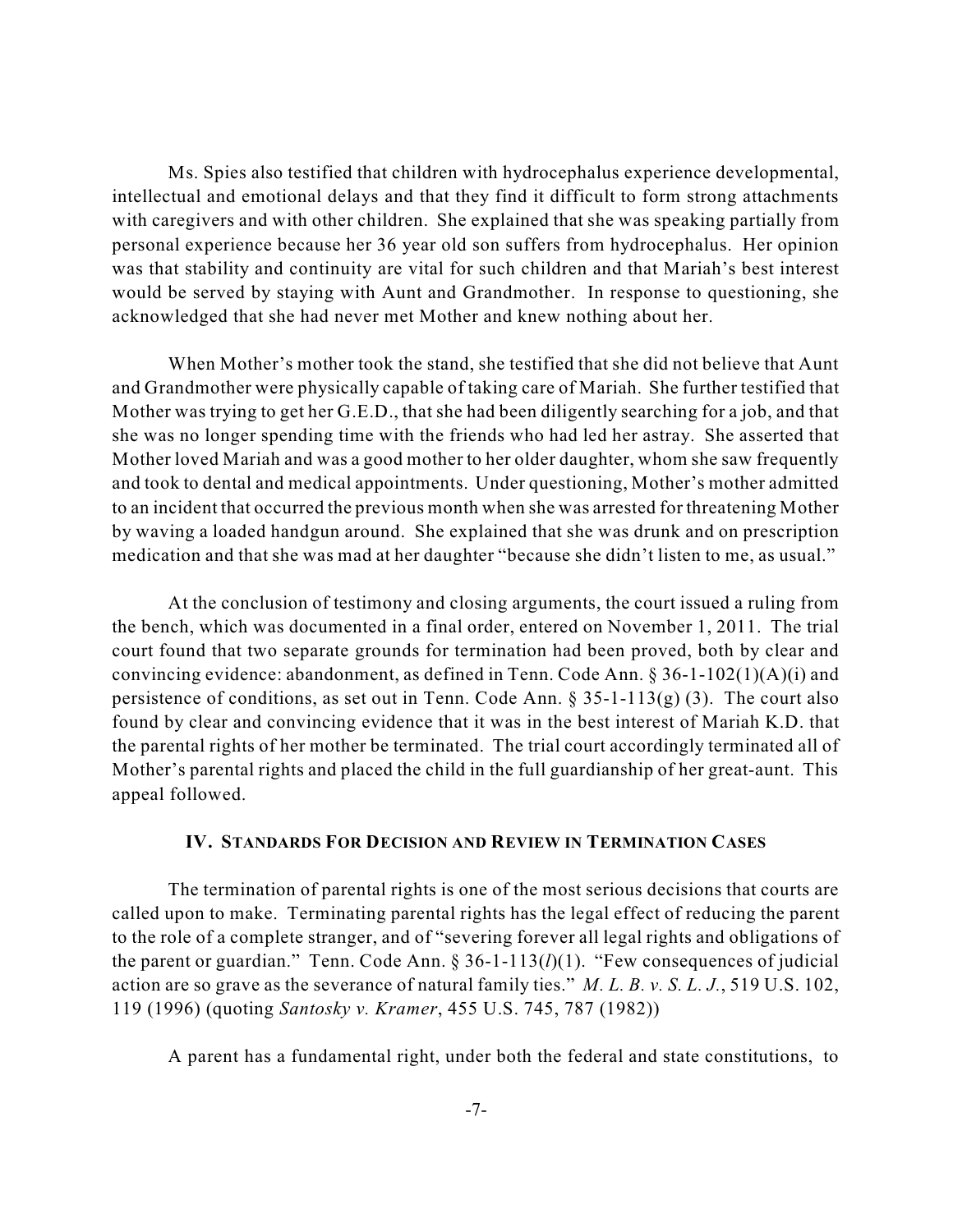the care, custody and control of his or her own child. *Stanley v. Illinois*, 405 U.S. 645, 651 (1972); *In re Angela E*., 303 S.W.3d 240, 250 (Tenn. 2010); *Nash-Putnam v. McCloud*, 921 S.W.2d 170, 174-75 (Tenn. 1996); *In Re Adoption of a Female Child*, 896 S.W.2d 546, 547- 48 (Tenn. 1995). While this right is fundamental, it is not absolute. The state may interfere with parental rights, through judicial action, in some limited circumstances. *Santosky*, 455 U.S. at 747; *In re Angela E*., 303 S.W.3d at 250.

Our legislature has identified those situations in which the state's interest in the welfare of a child justifies interference with a parent's constitutional rights by setting forth the grounds upon which termination proceedings can be brought. Tenn. Code Ann. § 36-1- 113(g). Termination proceedings are statutory, *In re Angela E.*, 303 S.W.3d at 250; *Osborn v. Marr*, 127 S.W.3d 737, 739 (Tenn. 2004), and parental rights may be terminated only where a statutorily defined ground exists. Tenn. Code Ann. § 36-1-113(c)(1); *Jones v. Garrett*, 92 S.W.3d 835, 838 (Tenn. 2002); *In re M.W.A.*, 980 S.W.2d 620, 622 (Tenn. Ct. App. 1998). The party seeking termination need establish the existence of only one statutory ground to support a termination. *In re Angela E*., 303 S.W.3d at 251; *In re Valentine*, 79 S.W.3d at 546.

Persons seeking to terminate another's parental rights must prove two things, both of which must be proved by clear and convincing evidence: (1) that a statutory ground for termination of parental rights has been established; and (2) that termination of the parent's rights is in the best interests of the child. Tennessee Code Annotated § 36–1–113(c); *In re Angela E.*, 308 S.W.3d at 250 ; *In re F.R.R., III*, 193 S.W.3d 528, 530 (Tenn. 2006); *In re Valentine*, 79 S.W.3d 539, 546 (Tenn. 2002). This heightened burden of proof is one of the safeguards required by the fundamental rights involved, *Santosky*, 455 U.S. at 769, and its purpose is to minimize the possibility of erroneous decisions that result in an unwarranted termination of or interference with these rights. *In re Bernard T*., 319 S.W.3d at 586, 596 (Tenn. 2010); *In re Angela E*., 303 S.W.3d at 250; *In re M.W.A.*, 980 S.W.2d at 622.

Our review on appeal of the trial court's findings of fact is *de novo* with a presumption of correctness, unless the evidence preponderates otherwise. Tenn. R. App. P. 13(d); *Blair v. Brownson*, 197 S.W.3d 681, 684 (Tenn. 2006); *Bogan v. Bogan*, 60 S.W.3d 721, 727 (Tenn. 2001); *Hass v. Knighton,* 676 S.W.2d 554, 555 (Tenn. 1984). Where the trial court does not make findings of fact, there is no presumption of correctness and this court "must conduct our own independent review of the record to determine where the preponderance of the evidence lies." *Byrd v. Byrd*, 184 S.W.3d 686, 691 (Tenn. Ct. App. 2005)(quoting *Brooks v. Brooks*, 992 S.W.2d 403, 405 (Tenn. 1999)).

We review a trial court's conclusions of law *de novo*, with no presumption of correctness. *Whaley v. Perkins*, 197 S.W.3d 665, 670 (Tenn. 2006); *Union Carbide Corp.*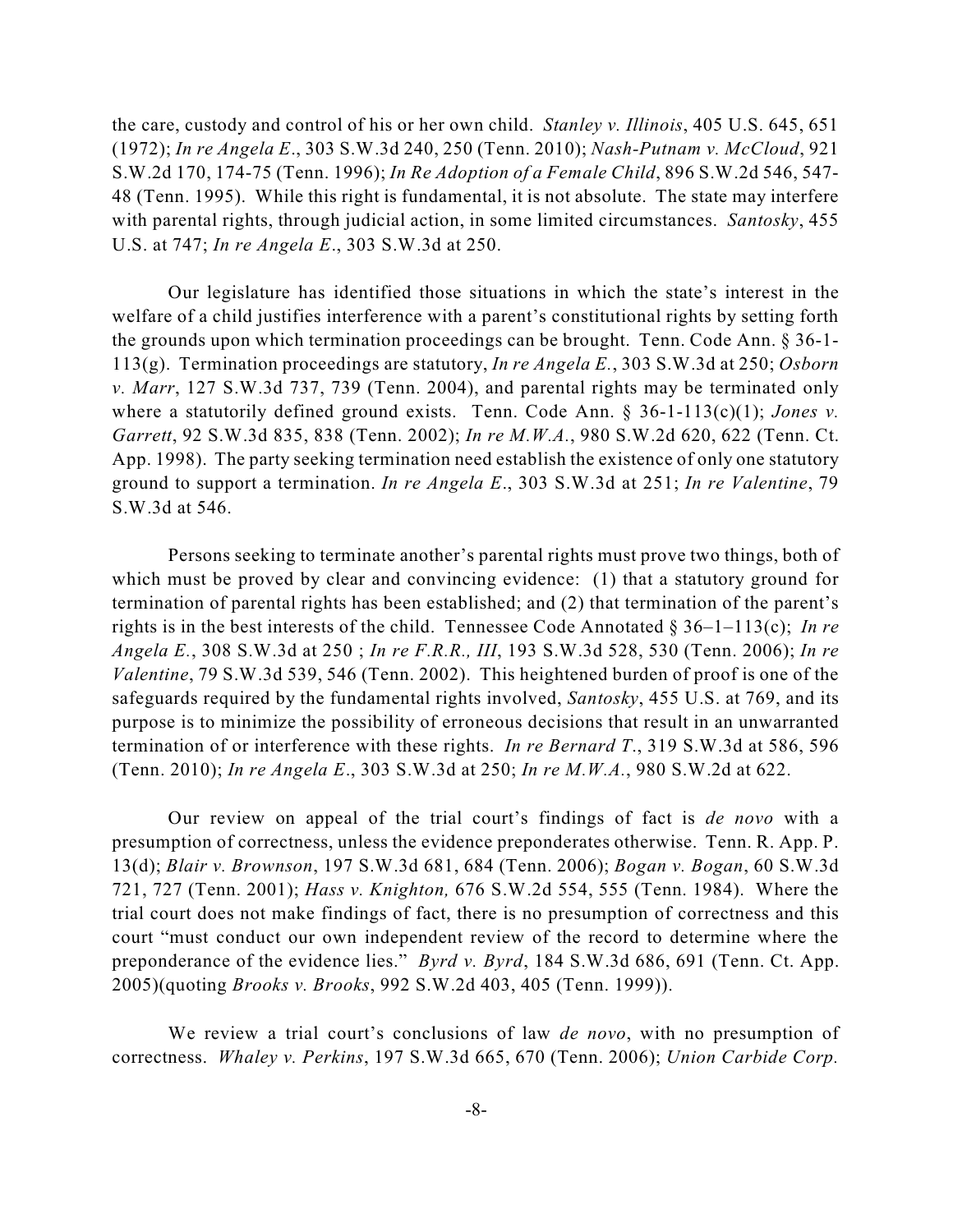*v. Huddleston,* 854 S.W.2d 87, 91 (Tenn. 1993). The Tennessee Supreme Court recently explained how the two standards interact on appeal of a trial court's decision in a termination of parental rights case. The court held that while a presumption of correctness applies to the trial court's findings of fact, whether the facts of a case sufficiently support a ground for termination is a conclusion of law, and thus it is reviewed with no presumption of correctness. *In the Matter of M.L.P.*, 281 S.W.3d 387, 393 (Tenn. 2009) (citing *In re A.M.H.*, 215 S.W.3d 793, 809 (Tenn. 2007)).

#### **V. ABANDONMENT**

One of the grounds for termination alleged by Petitioners was that Mother had abandoned her child. Abandonment has very specific statutory definitions. The relevant definition for the purposes of this case is:

For a period of four (4) consecutive months immediately preceding the filing of a proceeding or pleading to terminate the parental rights of the parent(s) or guardian(s) of the child who is the subject of the petition for termination of parental rights or adoption, that the parent(s) or guardian(s) either have willfully failed to visit or have willfully failed to support or make reasonable payments toward the support of the child;

Tennessee Code Annotated 36-1-102(1)(A)(i).

The trial court held that Mother had abandoned Mariah K.D. by both failing to visit her and failing to support her during the relevant period. We will examine each of these determinations in turn.

#### **A. Failure to Visit**

It its ruling from the bench, the trial court acknowledged that the proof showed that Mother had visited Mariah between three and five times during the relevant four month time period. The record includes photographs of Mother and Mariah together, taken during Mariah's first birthday party in April 2010, and another photograph of them taken in August 2010.

The court noted, however, that those visits never lasted more than an hour and a half, and it concluded that they amounted to merely "token visitation." Tennessee Code Annotated § 36-1-102(1)(E) states that "[f]or purposes of this subdivision (1), "willfully failed to visit" means the willful failure, for a period of four (4) consecutive months, to visit or engage in more than token visitation." "Token visitation" is defined in Tenn. Code Ann.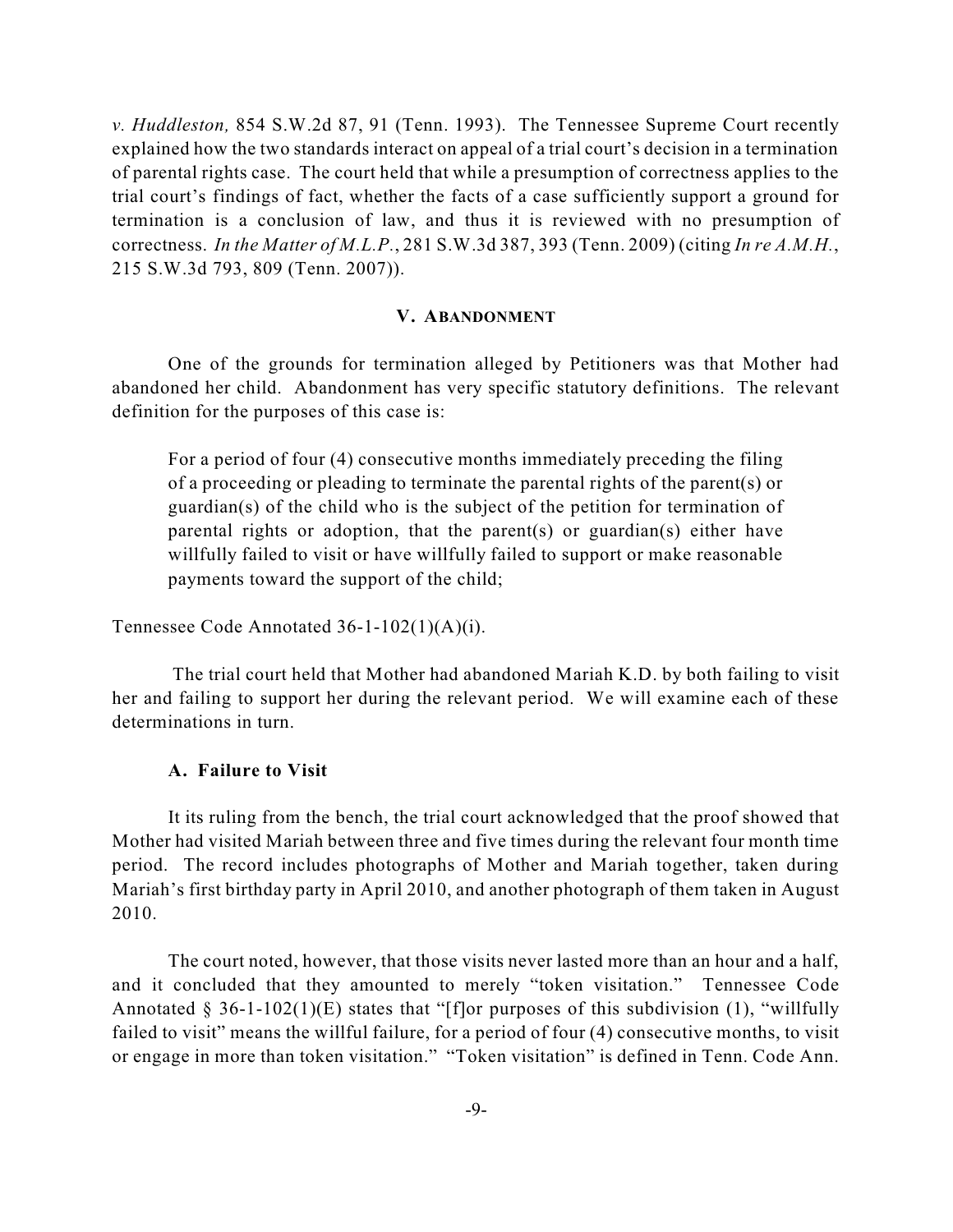$§ 36-1-102(1)(C)$  as follows:

For purposes of this subdivision (1), "token visitation" means that the visitation, under the circumstances of the individual case, constitutes nothing more than perfunctory visitation or visitation of such an infrequent nature or of such short duration as to merely establish minimal or insubstantial contact with the child.

Because of the constitutional dimensions of proceedings to terminate parental rights, a parent's failure to visit her child or to engage in more than token visitation during the statutory period is not a sufficient ground for termination unless that failure is "willful." *In re Swanson*, 2 S.W.3d 180, 188 (Tenn. 1999); *In re Adoption of Copeland,* 43 S.W.3d 483, 488 (Tenn. Ct. App. 2000); *Menard v. Meeks*, 29 S.W.3d 870, 874 (Tenn. Ct. App. 2000). Where a parent has been thwarted in visitation efforts, our courts have declined to find willful abandonment. *In re F.R.R., III*, 193 S.W.3d at 530; *In re D.A.H.*, 142 S.W.3d 267, 277 (Tenn. 2004); *Menard v. Meeks*, 29 S.W.3d at 874.

The record in this case shows that Aunt and Grandmother were extremely supportive of Mother at first, but that over time they became upset by her unreliability. In June of 2010, they changed their phone number and they did not inform Mother of the new number because they did not want to be bothered by her phone calls, and they did not feel it was necessary for her to see the child. Thus, Mother became unable to contact Petitioners to arrange visitation.

The proof also showed that Mother did not have her own transportation after she lost the car that Aunt and Grandmother had given her, and that she had to rely on friends to go anywhere that was not within walking distance of wherever she was living.<sup>5</sup> Despite those difficulties, Mother did manage to visit the child several times in the four months prior to the filing of the termination petition. We therefore cannot agree with the trial court's conclusion that Petitioners met their burden of proving by clear and convincing evidence that Mother abandoned Mariah by willfully failing to engage in more than token visitation.

#### **B. Failure to Support**

The trial court also found that Mother abandoned her child by willfully failing to make

 ${}^{5}$ The proof showed that Mariah K.D. was born in a hospital in Huntsville, Alabama, that Aunt and Grandmother resided in Lincoln County, Tennessee, and that Mother lived in Madison County, Alabama during the course of many of the proceedings in this case. There is not sufficient evidence in the record to determine where Mother was living in the four months prior to the filing of the termination petition.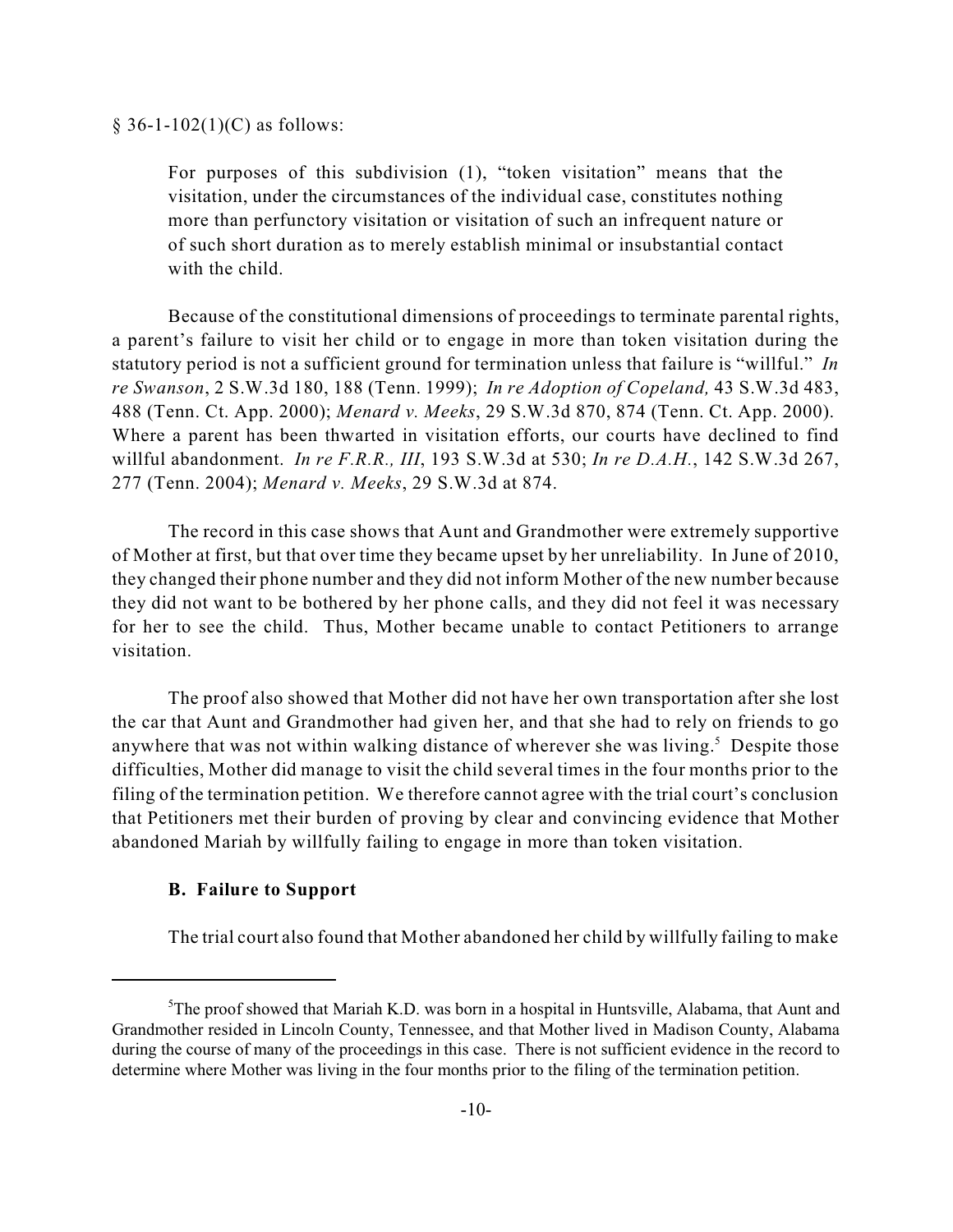reasonable payments towards her support in the four months prior to the filing of the termination petition. The court correctly stated that a parent's obligation to support his or her child does not depend on the existence of a child support order. *In re J.J.C.,* 148 S.W.3d 919, 926 (Tenn. Ct. App. 2004)(citing *State Dept. of Human Services v. Manier,* No. 01A01–9703–JV–00116, 1997 WL 675209, at \*5 (Tenn. Ct. App. Oct. 31, 1997)).

As in allegations of abandonment arising from failure to visit, a parent cannot be found to have abandoned a child by failing to support that child unless the failure was willful. *In re J.J.C.*, 148 S.W.3d 919, 926 (Tenn. Ct. App. 2004); *In re Adoption of Copeland,* 43 S.W.3d at 488; *Menard v. Meeks*, 29 S.W.3d at 874. Failure to support a child is "willful" when a person is aware of his or her duty to support, has the capacity to provide the support, makes no attempt to provide the support, and has no justifiable excuse for not providing the support. *In re S.M.*, 149 S.W.3d 632, 642 (Tenn. Ct. App. 2004). A parent who fails to support a child because he or she is financially unable to do so is not willfully failing to support the child. *O'Daniel v. Messier*, 905 S.W.2d 182, 188 (Tenn. Ct. App. 1995); *Pierce v. Bechtold,* 448 S.W.2d 425, 429 (Tenn. Ct. App. 1969).

Mother testified thatshe tried to give Petitioners money, diapers, baby wipes and other necessities for the child, but that they turned down her offers. She also stated that she bought gifts for the child's birthday. Aunt testified that Mother sent Mariah an Easter card with a \$20 bill in it. The trial court acknowledged that Mother's financial resources were limited, but noted that "there has been times when the mother has had resources available to her. I believe the summer of 2010 was one of those times based on her testimony." Of course, that was the same summer during which the termination petition was filed.

The court was referring to Mother's testimony that she worked as a housekeeper at a LaQuinta Inn for three months in the summer of 2010. She testified that she earned between \$7.25 and \$7.75 per hour, but that her hours were cut back. There was no testimony in the record as to how many hours Mother actually worked and how much her minimal basic living expenses amounted to. It is undisputed that Petitioners never requested any form of support from Mother. While it might be possible to conclude from the evidence that Mother had the capacity to provide support for her child during her brief period of employment, we do not believe that the proof rises to the clear and convincing standard required for the establishment of the statutory ground of abandonment by reason of willful failure to support.

#### **VI. PERSISTENCE OF CONDITIONS**

The trial court found that the another ground for termination was proved by clear and convincing evidence, one that is often referred to as "persistence of conditions." It is set out in Tenn. Code Ann. § 36-1-113 $(g)(3)$  as follows: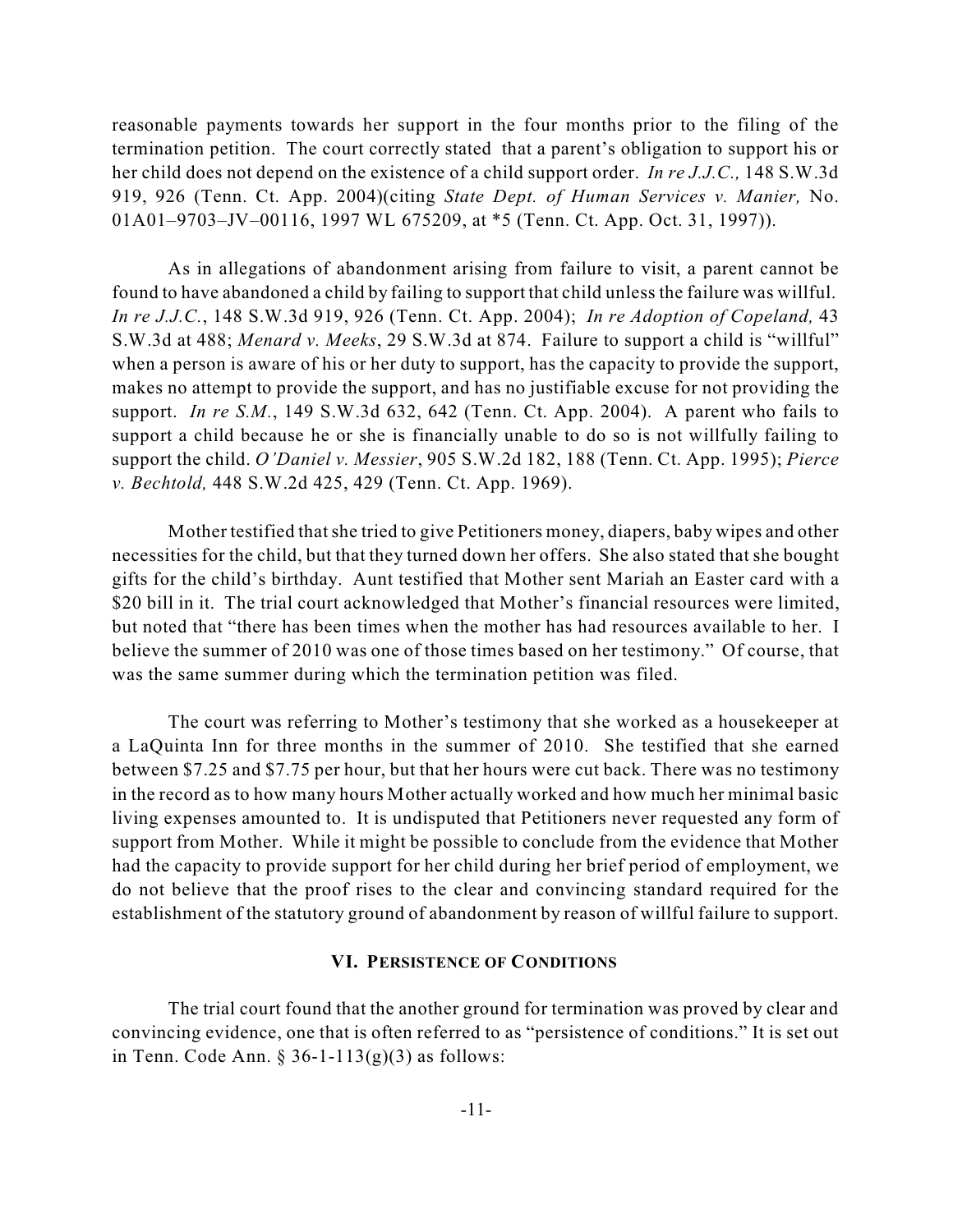The child has been removed from the home of the parent or guardian by order of a court for a period of six (6) months and:

(A) The conditions that led to the child's removal or other conditions that in all reasonable probability would cause the child to be subjected to further abuse or neglect and that, therefore, prevent the child's safe return to the care of the parent(s) or guardian(s), still persist;

(B) There is little likelihood that these conditions will be remedied at an early date so that the child can be safely returned to the parent(s) or guardian(s) in the near future; and

(C) The continuation of the parent or guardian and child relationship greatly diminishes the child's chances of early integration into a safe, stable and permanent home;

The trial court took judicial notice of the fact that Mariah was removed from Mother's home by the Juvenile Court's temporary order of custody in December of 2009, and that she was away from Mother's home for far more than six months. Prior to that order, Mother asked Petitioners to take care of the child, because she herself was unable to do so, and she hoped that by being relieved of that responsibility, she would be able to get her life together. Our task is therefore to examine the evidence as to her efforts, and her success, in remedying the conditions that made her unable to care for the child. Unfortunately, Mother's own testimony is often confusing and contradictory, and the trial court explicitly found that she lacked credibility.

In any case, the proof showed that when Mother turned Mariah over to Petitioners, she was woefully lacking in the means necessary to establish a safe and permanent home for a young child. There was no proof that she suffered from any kind of physical disability, but she did not have a stable residence and she had not succeeded in obtaining any kind of gainful employment. Among the obstacles standing in her way were the lack of a High School diploma or a G.E.D. and the lack of reliable transportation.

Petitioners tried to help Mother by giving her a new car. Although Mother's testimony about the exact circumstances that led to the loss of the car was murky, it is undisputed that she did not have the use of it for very long. Petitioners' attorney asked Mother what changes there had been in her circumstances since she was last in court. Mother responded, "I'm in school, I'm trying to better myself, I have been looking for a job." She then recited the names of eight hotels and fast food restaurants where she testified she had gone to in the previous week in search of a job, without success.

The attorney then questioned Mother about the progress she had made towards obtaining her G.E.D. He reminded her that she had previously stated to the court that she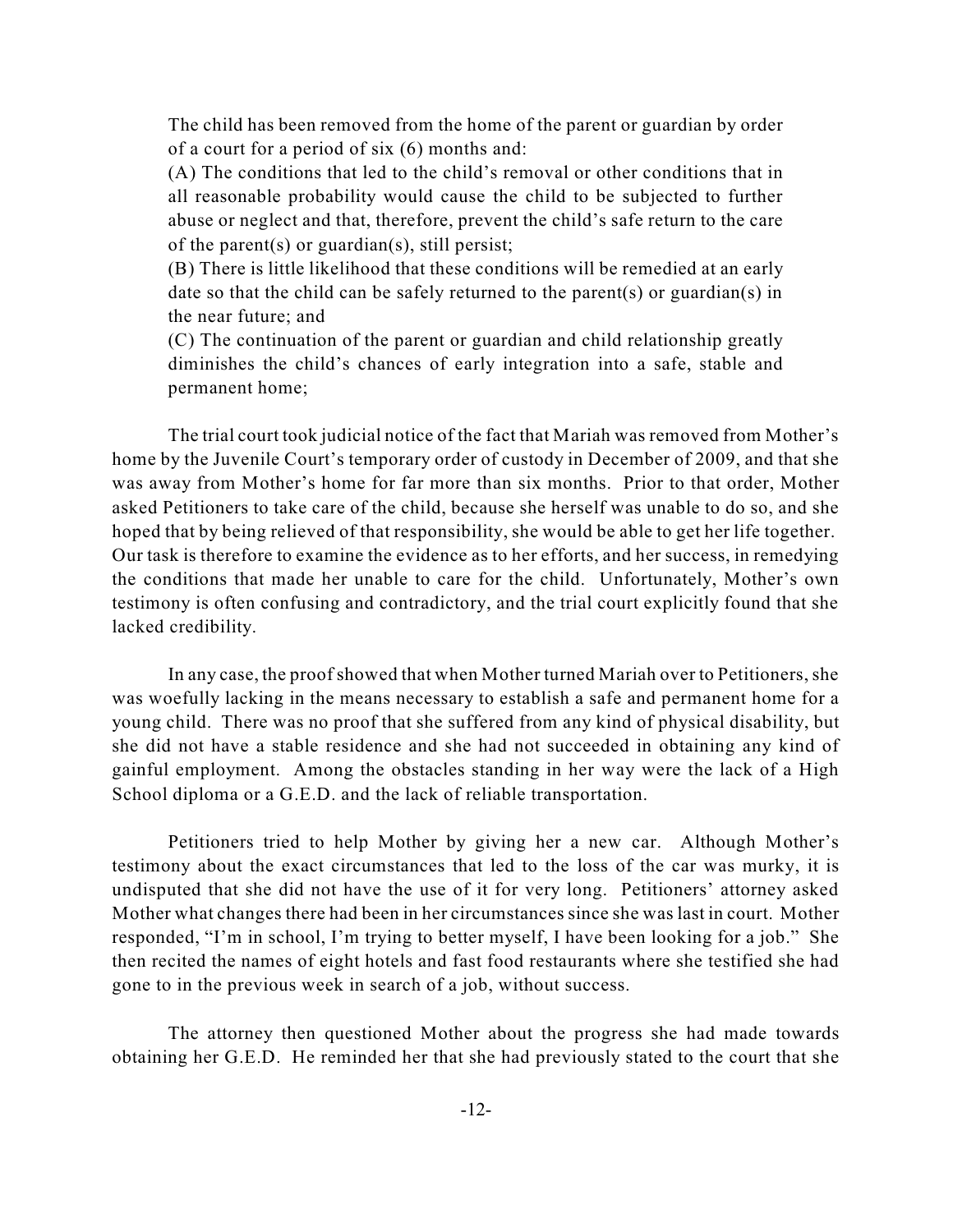would be taking her G.E.D. test on June 16. She testified that she did not follow through because she was not prepared for the test and did not see the point of wasting money by paying to take it. She then stated that she was taking classes three times a week, but admitted that so far she had gone to only one class, on the day before the hearing.

Mother insisted that her housing situation was now stable, because she was living in a trailer with her brother, and that he was supporting her. But in its statement from the bench, the trial court pointed out that "there's no guarantee of a roof if your brother gets mad at you." Unfortunately, Mother's brother did not appear to testify at trial. Mother stated that he could not come because he had to work and could not afford to take any more time off.

Although Mother assured the court that her intentions were good, the overwhelming evidence showed that she failed to make any meaningful progress towards correcting the conditions that led to the removal of Mariah from her care. She did not manage to hold any job for an extended period of time, and she remained unemployed for most of the time, including on the day of trial. The only step she has taken towards advancing her education was to attend a single G.E.D. review class. She does have a place to live, but she remains there solely at the sufferance of her brother, who can evict her any time he wants. Because she was arrested a number of times, most recently just a few weeks before the termination hearing, she did not even manage to avoid the sort of trouble that usually leads to increased insecurity and instability in any home.

Over two and a half years passed between the transfer of legal custody of the child from Mother to Aunt and Grandmother and the final hearing on their petition to terminate Mother's parental rights. Mother had lots of excuses, but she was unable to present any evidence that she had made real progress on any of the conditions that led to the removal of the child from her care or that such progress could be expected in the near future. Thus, there appears to be little likelihood that those conditions will be remedied any time soon.

Mariah is fortunate that Aunt and Grandmother have been available to take care of her needs, and to provide her with a stable home. Sarah Spies testified that because of the child's hydrocephalus, she probably needs stability and continuity even more than most children do. Consistent and responsible attention will also be needed to deal with the child's other medical problems. Aunt and Grandmother are prepared to adopt Mariah, thereby eliminating any uncertainty about their legal responsibilities to her. But an adoption cannot take place until Mother's parental rights are terminated. Thus, the continuation of Mother'srelationship to Mariah greatly diminishes the child's chances of early integration into a safe, stable and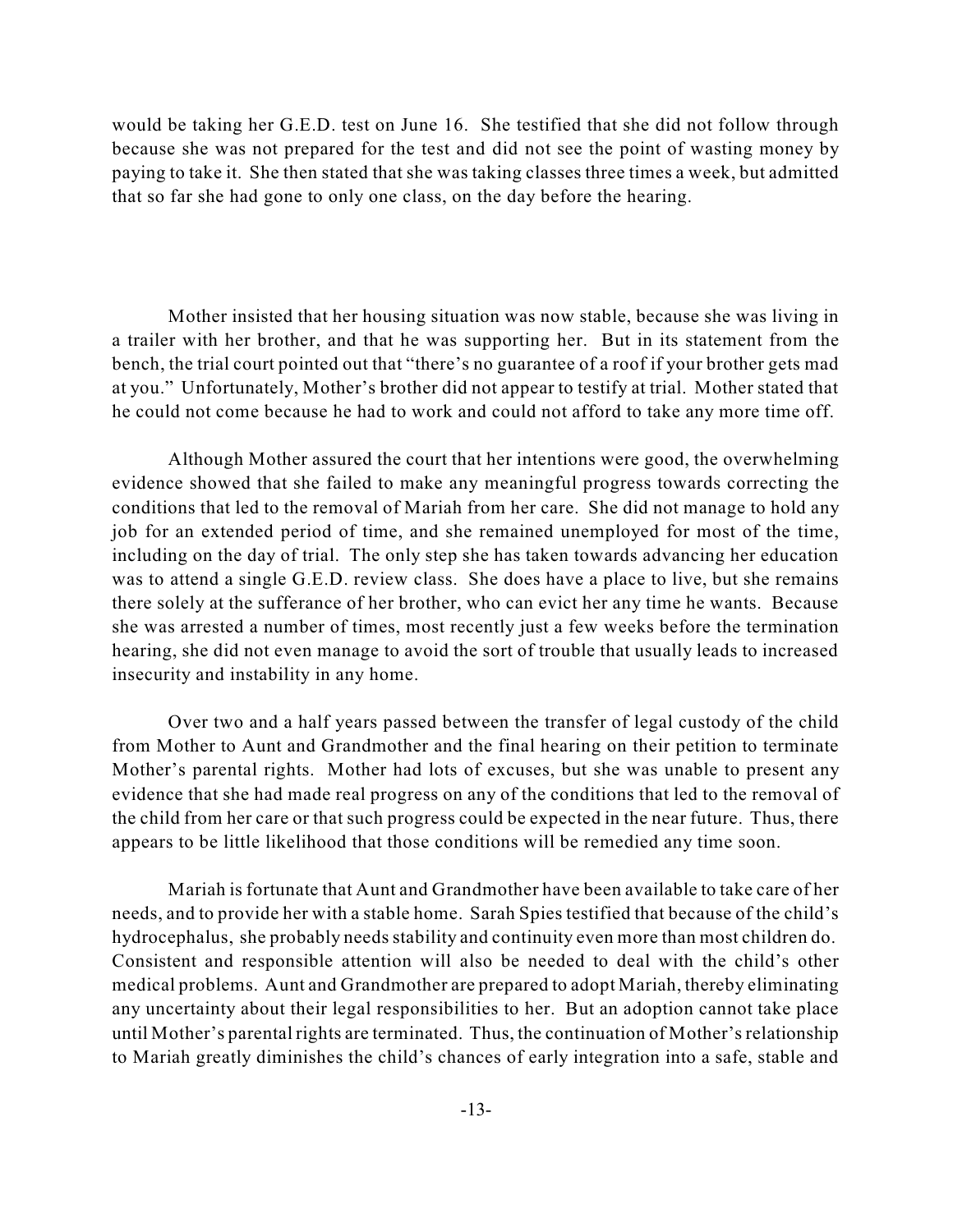permanent home. We therefore agree with the trial court that all three elements of the ground of persistence of conditions have been proved by clear and convincing evidence.

# **VII. THE BEST INTEREST OF THE CHILD**

Once a ground for termination has been established, the court is then required to examine whether termination is in the best interest of the child. To assist the court in making that determination, the legislature has set out a list of factors to consider:

In determining whether termination of parental or guardianship rights is in the best interest of the child pursuant to this part, the court shall consider, but is not limited to, the following:

(1) Whether the parent or guardian has made such an adjustment of circumstance, conduct, or conditions as to make it safe and in the child's best interest to be in the home of the parent or guardian;

(2) Whether the parent or guardian has failed to effect a lasting adjustment after reasonable efforts by available social services agencies for such duration of time that lasting adjustment does not reasonably appear possible;

(3) Whether the parent or guardian has maintained regular visitation or other contact with the child;

(4) Whether a meaningful relationship has otherwise been established between the parent or guardian and the child;

(5) The effect a change of caretakers and physical environment is likely to have on the child's emotional, psychological and medical condition;

(6) Whether the parent or guardian, or other person residing with the parent or guardian, has shown brutality, physical, sexual, emotional or psychological abuse, or neglect toward the child, or another child or adult in the family or household;

(7) Whether the physical environment of the parent's or guardian's home is healthy and safe, whether there is criminal activity in the home, or whether there is such use of alcohol or controlled substances as may render the parent or guardian consistently unable to care for the child in a safe and stable manner;

(8) Whether the parent's or guardian's mental and/or emotional status would be detrimental to the child or prevent the parent or guardian from effectively providing safe and stable care and supervision for the child; or

(9) Whether the parent or guardian has paid child support consistent with the child support guidelines promulgated by the department pursuant to § 36-5-101.